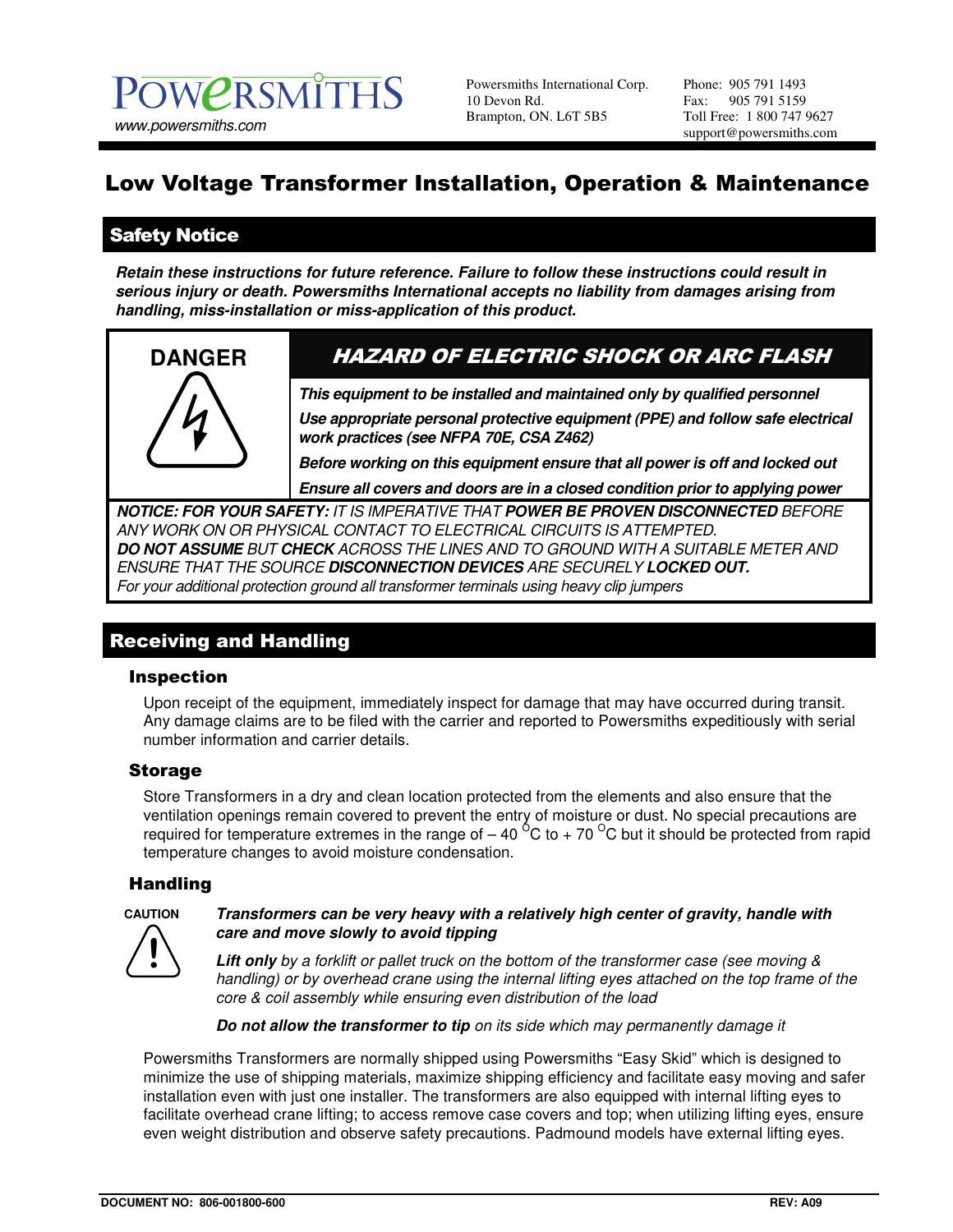### Installation

#### Transformer Installation Guidelines

These guidelines are provided as a guide to assist in the installation of the transformer but for more indebt installation refer to ANSI/IEEE C57.94-2002 (Recommended Practice for Installation, Application, Operation and Maintenance of Dry-Type General Purpose Distribution and Power Transformers) and for Electrical Codes: National Electric Code (NEC) for USA; Canadian Electric Code (C22.1) for Canada:

- Ratings: Nameplate ratings (Voltage/Power) of the Transformer matches the site requirements
- Ventilation Clearance: Two (2") inches minimum between ventilation openings and adjacent surfaces
- Access: 42" front access space requirement for installation, inspection and service (re NEC, CEC etc.)
- Mounting Surface: Mounting over a non-combustible floor only (combustible floor mounting option)
- Wiring: Conduit entry through sides or bottom (see "Outline Dimensions and Wiring Access")
- Heat Load: Ventilation must be adequate to remove heat (see unit data sheet for BTU load)
- Location & Environmental conditions: Ensure that the enclosure specified and supplied is suitable for the location and environment with regard the following:
	- Sprinkler proof (UL Type 2 or 3R
	- Outdoor (UL Type 3R)
	- Public accessibility (standard units must not be installed in publically accessible areas) Note: Padmount models suitable for publically accessible areas are an available option
- Audible Noise: Transformers generate Audible Noise which can propagate through walls so location relative to occupant should be considered.

Note: Where sound levels may be of concern (in close proximity to people), a low noise model (-SE) is recommended and/or utilize the services of a recognized acoustical consultant to provide the proper installation environment to minimize noise and vibration transmission

#### Moving and Mounting

• Remove protective wrap and then the wooden skids after transformer is located in desired area as follows: Unbolt the bottom skids from the base, lift and then remove. With unit on floor, carefully remove the wooden skirts at the sides using a claw hammer and unbolt and remove the front and back protective wooden skirts (Note: Certain cabinets require inside access)



- Mark out and drill the mounting holes on the mounting pad by which the Transformer will be secured referring to the outline drawing for the unit
- Locate the transformer in the desired location using a Pallet or Forklift truck or utilizing the lifting eyes located directly on the transformer frame by removing the case cover (see diagrams above)

Note: If accessibility to the sides and rear may be an issue after installation, it may be advisable to attach the rear "Rain-shields before installation.

- Unbolt and remove the front covers (or open hinged doors)
- To minimize noise transmission re-adjust torque on internal transformer retaining bolts as follows (illustrated opposite): Slacken the four Transformer mounting bolts, retighten to finger tight and then apply two full turns.

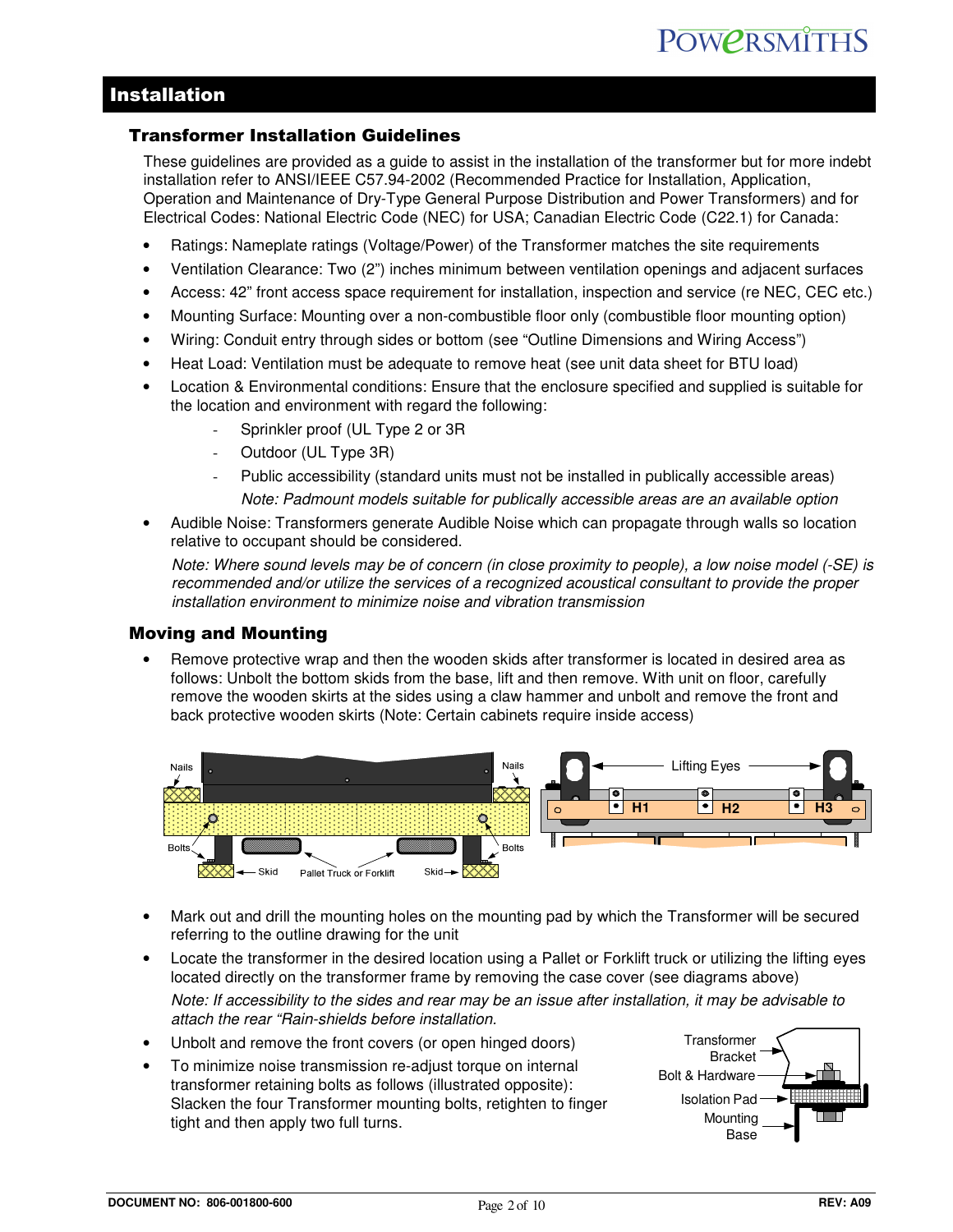# **POWPRSMITHS**

#### Connections

• Identify the applicable Phasor and Terminal diagram from the Nameplate and figures provided in this bulletin; Inputs are labelled H1, H2, H3, (H0 with Wye Primaries) and Outputs X1, X2, X3, X0 etc.

Note that dual output models (T2000 and K-Star-D) have two outputs labelled X1, X2, X3 and X4, X5, X6 respectively for each set of outputs with a common dual neutral (internally connected) and T1000 Config3 and K-Star Config3 have three outputs labelled X1, X2, X3 and X4, X5, X6 and X7, X8, X9 respectively for each set of outputs with a common dual neutral (internally connected)

- Terminations: Terminations will be Copper (for copper wound units) or tin plated Aluminum (for Aluminum wound units) and do not require any special terminal preparations apart from ensuring that no foreign material contamination; mechanical lugs when supplied will be tin plated aluminum
- Wire unit to the prevailing local electric codes (eg. NEC NFPA 70, CEC C22.1) with the following additional notes:
	- **Size wire on the basis of 75°C Ampacity with insulation rated for at least 90°C**
	- Separation of primary and secondary circuit wiring with regard to required spacings for the voltage class
	- Neutral wiring normally requires over-sizing for non-linear loading Note: K-Rated units are equipped with 200% rated neutral and some models have two neutral terminals; in such cases neutral wires should be split between them to share the current
	- Terminals are designed to support the weight of wires specific to its own connection Note: Do not allow wires from the other terminals to load adjacent ones (weight can be significant)
	- Safety Grounding of the enclosure is mandatory (core is internally bonded to case at the factory)
	- A Neutral to Ground bond is generally required either at the transformer or at distribution panel
	- Multi-output Secondaries must be protected to a maximum of 125% of nominal nameplate rating
	- For outdoor installations seal connections with an approved electrical joint compound
	- Conduit hardware should be rated for the environment conditions (eg. water-tight where applicable)
- N1000 Models are for local Harmonic treatment and are connected to the circuit by the X terminals
	- Unit is to be protected by fuse or breaker to the listed Nameplate current rating
	- Neutral must be oversized to 200% of nominal current rating
- Lugs are not normally supplied for Transformers 112kVA and larger unless ordered as a Lug Kit
- Electrostatic shield(s) are standard on the T1000 family of transformers and customer specified/ ordered on the other models; refer to the Powersmiths bulletin on "Electrostatic Shields and Grounding" for additional information re multiple shields
- Torque all connections and check all internal bolted bus-bar connections for tightness per torque table

#### **Torques**

The following tables list recommended torques for the electrical connections for both bolted and compression connections.

| Table of Recommended Torques (Dry) for Bolted Connections |                 |                                |                 |                                |                        |  |  |  |  |
|-----------------------------------------------------------|-----------------|--------------------------------|-----------------|--------------------------------|------------------------|--|--|--|--|
| <b>Bolt (Size/thread ins.)</b>                            | Torque (ft-lbs) | <b>Bolt (Size/thread ins.)</b> | Torque (ft-lbs) | <b>Bolt (Size/thread ins.)</b> | <b>Torque</b> (ft-lbs) |  |  |  |  |
| $1/4 - 20$                                                |                 | $3/8 - 16$                     | 20              | $1/2 - 13$                     | 47                     |  |  |  |  |
| $5/16 - 18$                                               |                 | $7/16 - 14$                    |                 | $9/16 - 12$                    | 69                     |  |  |  |  |

| Table of Recommended Torques for Compression Electrical Lugs |                 |                  |                 |                  |                 |  |  |  |  |
|--------------------------------------------------------------|-----------------|------------------|-----------------|------------------|-----------------|--|--|--|--|
| <b>Wire Size</b>                                             | Torque Inch/lbs | <b>Wire Size</b> | Torque Inch/lbs | <b>Wire Size</b> | Torque Inch/lbs |  |  |  |  |
| 14                                                           | 75              |                  | 110             | 2/0              | 180             |  |  |  |  |
| 12                                                           | 75              |                  | 110             | 3/0              | 250             |  |  |  |  |
| 10                                                           | 75              |                  | 150             | 4/0              | 250             |  |  |  |  |
| 12                                                           | 75              |                  | 150             | 250/350 mcm      | 325             |  |  |  |  |
|                                                              | 75              | 1/0              | 180             | 500 mcm          | 375             |  |  |  |  |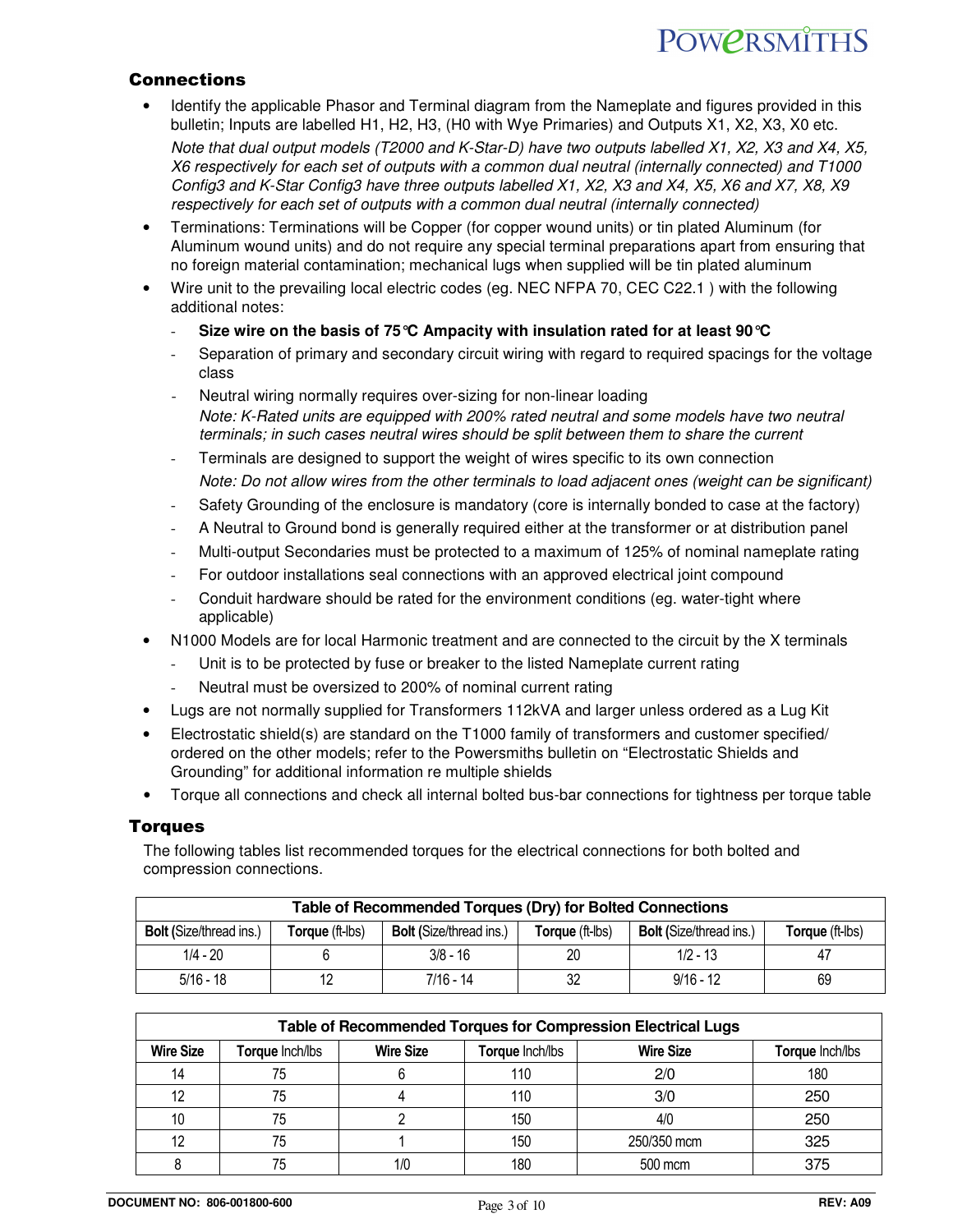

#### Typical Electrical Hook-ups

**Power Distribution application with electrostatic shields**



**Note on Shield(s):** 

Transformers with 1 Shield, G1 is factory connected to Ground. When 2 shields are provided and there is only a single system ground, connect both G1 & G2 to the common ground as shown. Refer to the Powersmiths application guide for multishield connections for more guidance

#### **Typical Solar application**



### Pre-service tests (optional)

The following pre-service checks may be optionally preformed prior to putting the transformer in service:

- Torque checks on all terminal connections (see torque tables)
- Insulation resistance > 100 meg ohms (using a 1,000 Volt Megger Insulation Tester)
- High Potential Voltage (HI-POT) test at  $75\%$  ( $\frac{3}{4}$ ) of (1,000 volts AC + 2 x line voltage)
- Ratio check within 0.5% (IEEE Std C57.12.01-1998 Section 9.1) but note the following:
	- Checks should be done at the nominal tap position
	- Ratio checks on harmonic correction transformers (zig-zag secondary) require full 3-phase excitation and may not be practical to test in the field (request factory test report if required)
	- Larger Transformers (500kVA and larger) may exhibit up to a 1% ratio error or even higher due to ratio restrictions of large low voltage transformers
	- Tap adjustments are normally shown as a nominal (eq.  $2 \frac{1}{2}\%$ ) but may not be exact due to technical limitations of achieving exact ratios on larger low voltage distribution transformers
- Polarity and phase relation (rotation)

#### Start-up and Operation

- Check connections are properly torqued, required clearances and for the presence of loose strands
- Close/install all covers/doors and install external optional hardware (eg. rain shields, etc.)
- Energize and check output voltages and phase rotation at the downstream distribution point
- Should Voltage adjustment be required follow Tap adjustment procedure
- Ensure equipment is properly secured prior to leaving the site including installation of padlocks on cabinets with hinged door options and outdoor cabinets accessible to the public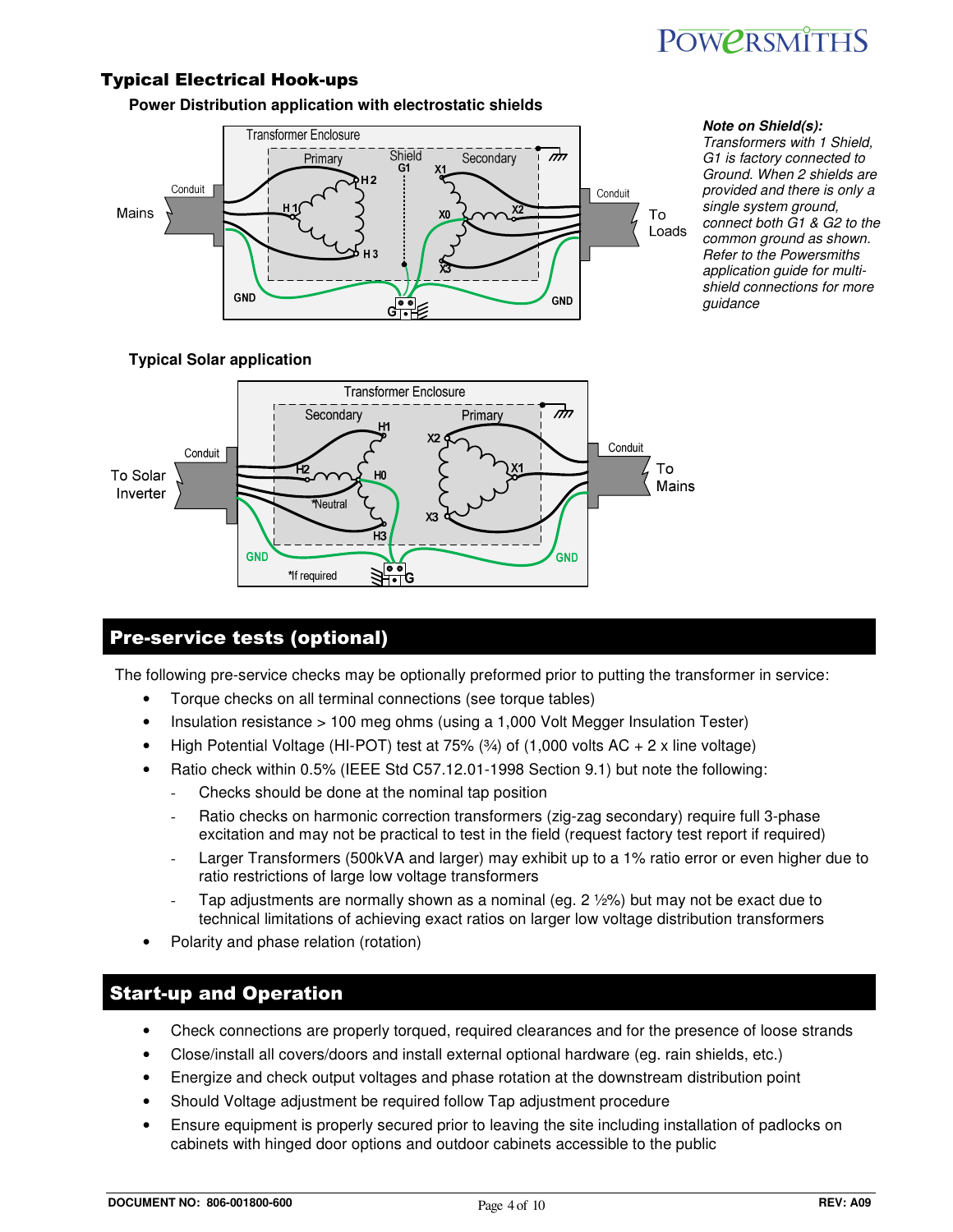## Maintenance



# **CAUTION HAZARD OF ELECTRIC SHOCK OR ARC FLASH**

Refer to and follow the "Safety Instructions" listed at the beginning of this manual before attempting any work on this Transformer

Transformers, like any other piece of equipment, require periodic attention and maintenance in order to ensure trouble-free service and the following is provided as an overview; for more in depth guidance please refer to ANSI/IEEE C57.94-2002 (Recommended Practice for Installation, Application, Operation and Maintenance of Dry-Type General Purpose Distribution and Power Transformers).

| <b>Schedule</b>                                                    | <b>Procedure</b>                                                                                                                                                                                                                                                                                                                                                                                                                                          |
|--------------------------------------------------------------------|-----------------------------------------------------------------------------------------------------------------------------------------------------------------------------------------------------------------------------------------------------------------------------------------------------------------------------------------------------------------------------------------------------------------------------------------------------------|
| <b>Periodic Visual and</b><br>Thermographic*<br><b>Inspections</b> | - Check that the ventilation grills are not obstructed by foreign objects or for dust<br>accumulation on grills which may indicate a major annual maintenance<br>- Clean off excess dirt from the surface of the Enclosure using a damp rag<br>Note: Non-ventilated units must be kept substantially free of dust/dirt accumulation                                                                                                                       |
| *Requires fitted IR Port                                           | - Using the IR Port, perform an Infrared Scan of Transformer & Terminals to check<br>for overheating or connection hot spots indicating loose connections                                                                                                                                                                                                                                                                                                 |
| <b>Major Annual</b><br><b>Maintenance</b><br><b>DANGER</b>         | <b>Power checks</b> (at the down-stream distribution panel):<br>- Check that loading is in correct range for the transformer<br>- Check load balance per phase and redistribute loading if possible                                                                                                                                                                                                                                                       |
| See<br>"Safety<br>Instructions"                                    | Visual Checks: De-energize transformer and remove covers, then:<br>- Blow off (dry compressed air) and/or vacuum any excessive dust build-up from<br>windings, terminals, core and the interior of the cabinet<br>- Check for signs of discoloration on the coils and terminals (overheating)<br>- Check for signs of insulation deterioration (blackening) on coils (ionization)<br>Check that connections are tight and re-torque as required<br>$\sim$ |

Note: The inspection frequency depends on the operating conditions with annual or longer periods acceptable for clean dry locations but more frequent for adverse environmental conditions (eg. Dust, airborne contaminants, chemical fumes, etc.).

### Tap Adjustment Procedure

Taps are used to adjust to input voltages or to 'tweak' the output voltage (e.g. adjust for cable voltage drops). Transformers are normally supplied with two  $2\frac{1}{2}$  % Taps above nominal (2 x 2 $\frac{1}{2}$  % FCAN) and two to four 2½ % Taps below ( $2/4 \times 2\frac{1}{2}$  % FCBN) and shipped at nominal setting. Examples shown below:

| <b>DANGER</b>                                                                                                                                                                 | <b>Single Phase</b>                                                                  | <b>Three Phase</b> |             |                |         |                |   |         |             |
|-------------------------------------------------------------------------------------------------------------------------------------------------------------------------------|--------------------------------------------------------------------------------------|--------------------|-------------|----------------|---------|----------------|---|---------|-------------|
|                                                                                                                                                                               |                                                                                      | Tap                | <b>Link</b> |                | Tap     | Link           | 6 | Tap     | <b>Link</b> |
| И                                                                                                                                                                             | 5                                                                                    | $+5%$              | $1 - 1$     | 3 <sup>4</sup> | $+5%$   |                |   | $+5%$   | $1 - 2$     |
|                                                                                                                                                                               |                                                                                      | $+2.5%$            | $2 - 2$     |                | $+2.5%$ | $\overline{2}$ |   | $+2.5%$ | $2 - 3$     |
| See safety                                                                                                                                                                    |                                                                                      | $0\%$              | $3 - 3$     |                | $0\%$   | 3              |   | $0\%$   | $3 - 4$     |
| <b>Instructions</b>                                                                                                                                                           |                                                                                      | $-2.5%$            | $4 - 4$     |                | $-2.5%$ | 4              |   | $-2.5%$ | $4 - 5$     |
|                                                                                                                                                                               |                                                                                      | $-5%$              | $5 - 5$     |                | $-5%$   | 5              |   | $-5%$   | $5 - 6$     |
| To adjust for:                                                                                                                                                                |                                                                                      |                    |             |                |         |                |   |         |             |
|                                                                                                                                                                               | Higher Input voltage<br>Unbolt Tap and reconnect to a higher voltage output setting  |                    |             |                |         |                |   |         |             |
|                                                                                                                                                                               | Unbolt Tap and reconnect to a lower voltage output setting<br>Lower Input voltage    |                    |             |                |         |                |   |         |             |
|                                                                                                                                                                               | Unbolt Tap and reconnect to the next higher voltage setting<br>Reduce output voltage |                    |             |                |         |                |   |         |             |
| Unbolt Tap and reconnect to the next lower voltage setting<br>Increase output voltage                                                                                         |                                                                                      |                    |             |                |         |                |   |         |             |
| Note: Refer to Transformer Nameplate for specific Voltage and Tap configurations as some models are<br>equipped with two 5% taps and others $\sin 2 \frac{1}{2}$ taps or more |                                                                                      |                    |             |                |         |                |   |         |             |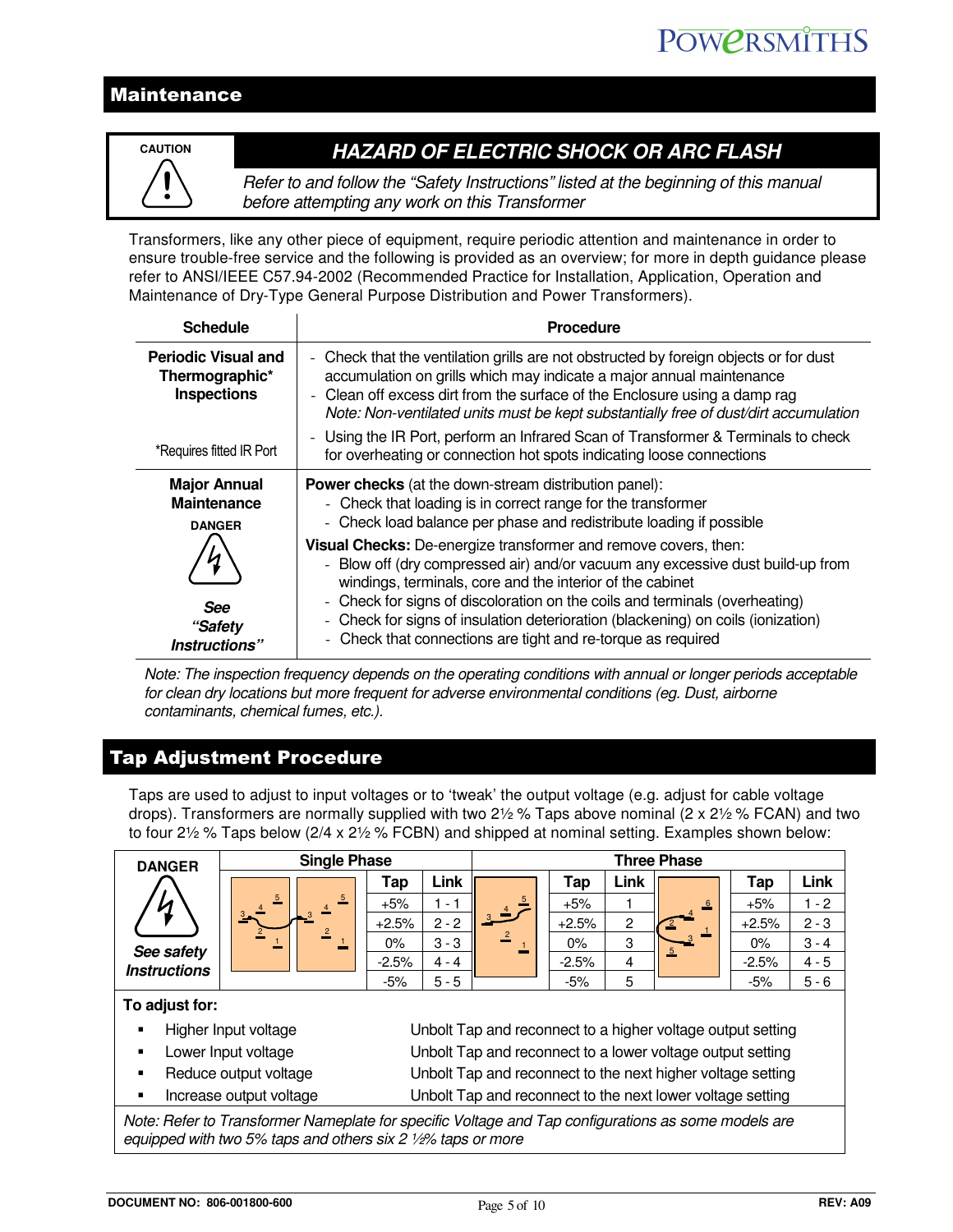# **Options** (Partial list)

### Terminal Options

Powersmiths offers a variety of termination options to ease installation from mechanical to compression lugs with up to 12 landing points per terminal.

# Seismic Qualification (OSHPD & IBC)

Transformers are available with Seismic certification to IBC or OSHPD (California) prequalification for any zone in North America

## Electrostatic Shields

An Electrostatic shield is standard on the T1000 family of transformers and optional on

the other models. Single shield units are supplied factory grounded to the case ground and multiple shields are brought out and labelled G1, G2, G3. Note that G1 is closest to the secondary and G2/3 to the primary respectively.

# Hinged Doors

Hinged doors are available as an option on all cabinets to facilitate easier and safer maintenance. Note that a padlock is necessary for personnel safety using the padlocking provision provided.

# Accessory Breakers

Transformers are available with accessory Input and/or Output Breakers; refer to separate instruction provided for installation.

# Thermal Sensors

Thermal sensors (when supplied) are terminated at the upper Transformer bracket. Electrical Rating is 1 Amp @ 250VAC or 24VDC max. Wiring must be rated for the Transformer voltages (generally 600 or 480V) and separated from the power wires.

# SMART Integrated Meters & Ports

SMART™ Integrated Meters and Measurement Ports are optionally installed into any of Powersmiths transformers to allow fast and easy access to transformer performance, energy consumption and power quality data.

SMART-1 is a measurement Port for transformer primary and secondary electrical parameters including coil temperatures and internal surge protection status (when supplied).

SMART-2 incorporates a Power Meter for direct measurement of Load parameters and supports both local and remote access over RS485 using the popular Modbus RTU protocol or over Ethernet (option). SMART-1 capability is additionally available as an option.

SMART3 is similar to SMART-2 but includes a WEB server for dynamic WEB pages.

# Cyberhawk-Tx Metering

The Cyberhawk-Tx is an energy and power quality monitor, available on any of Powersmiths Transformers (mounted on the top right corner of the cabinet). It measures the operating efficiency of the Transformer and other electrical parameters (V, I, THD, kW, kWh, kVA, VAR, PF, Harmonics, Waveforms, etc.) and provides date stamped event recording of deviations from user set points,

including Sags and Swells. It also includes a WEB server that delivers dynamic WEB pages to a common Internet Browser (IE, Firefox, Safari, Opera, etc) without requiring any special user software.

# **Rotatable IR Inspection Port (Patented)**

A Rotatable Infrared Inspection (IR) Port is available from Powersmiths that facilitates safe preventative maintenance IR inspections of the transformer under actual live operating conditions. It allows the operator to "see" with a 360° view, the transformer and connections inside the closed cabinet using Infrared Imaging Equipment (e.g. IR Cameras), virtually eliminating any Arc Flash triggers.

Note: Refer www.powersmiths.com for further information on any product/options









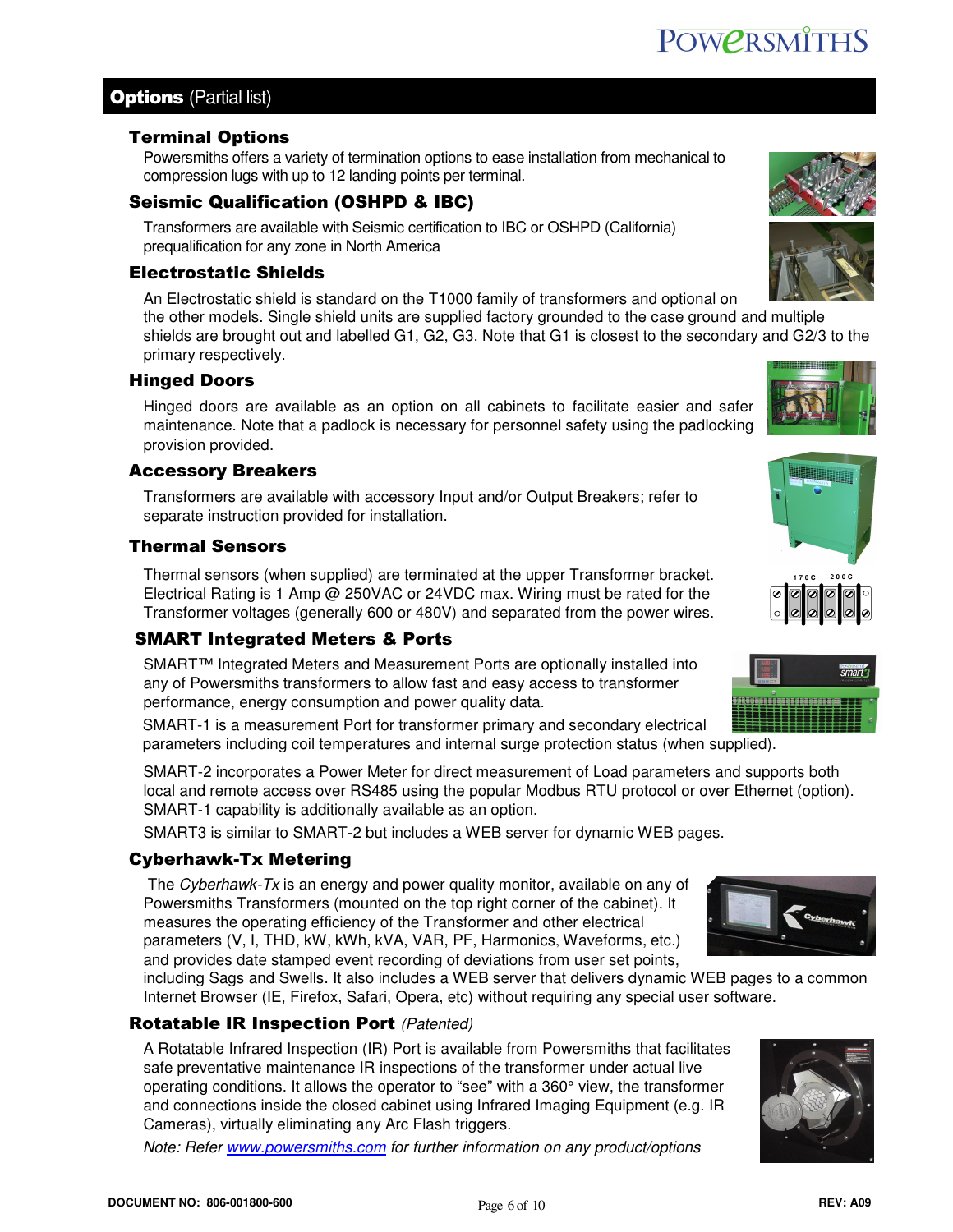# **POWPRSMITHS**

#### Transformer Enclosures



# **CAUTION Potential Hazard or Equipment Failure**

Ensure that the enclosure ordered and supplied is suitable for the operational environment

**Do not install units intended for restricted access in areas accessible to the public** 

Transformers are available from Powersmiths in a variety of enclosures to suite most environments as follows:

- Type 1: Standard Enclosure for installation indoors in areas **inaccessible** to the public
- Type 2: Standard Enclosure fitted with "Rain-shields" (at site) for protection against dripping moisture and water from sprinklers for installation indoors in areas **inaccessible** to the public
- Type 3R: Outdoor Enclosure for installation outdoors in areas **inaccessible** to the public
- Type 3R Padmount: Robust Outdoor Enclosure for installation in pad mounted outdoor areas accessible to the public (requires a user added padlock)
- Type-4X: A sealed stainless-steel enclosure (no openings) available for up to 75kVA Transformers for installation in corrosive environments (eg. Swimming pool areas) in areas accessible to the public (requires a user added padlock). Outdoor installation is also possible with an optional solar shield
- Type-12: A Sealed enclosure available for up to 75kVA Transformers for installation in dusty environments in areas inaccessible to the public (requires a user added padlock)

Note: Hinged doors are an option at time of order and facilitate easier and safer service. **Units fitted with hinged doors have provision for padlocking and a padlock must be installed which is a code requirement for personnel safety.**

#### **Outline Dimensions and Wiring Access (standard indoor enclosures)**

|                                                                                                                                                                                                                                                                                           | А-<br>Case | B-<br>Case   | c-<br>Case          | C-<br>Plus        | D-<br>Case     | D-<br><b>Plus</b> | Е-<br>Case | Е.<br>Plus | F-<br>Case                                                                                      | F-<br><b>Plus</b> | R                   |
|-------------------------------------------------------------------------------------------------------------------------------------------------------------------------------------------------------------------------------------------------------------------------------------------|------------|--------------|---------------------|-------------------|----------------|-------------------|------------|------------|-------------------------------------------------------------------------------------------------|-------------------|---------------------|
| Typ.<br><b>kVA</b>                                                                                                                                                                                                                                                                        | $\leq$ 15  | $30 -$<br>45 | $75 -$<br>112.<br>5 | 112.<br>5<br>Dual | $125 -$<br>150 | $225 -$<br>300    | 400        | 500        | 750                                                                                             | 1000              | ۰<br>۰<br>$\bullet$ |
| A*                                                                                                                                                                                                                                                                                        | 17.4       | 25.4         | 31.4                | 31.4              | 37.4           | 37.4              | 51.4       | 51.4       | 63.4                                                                                            | 63.4              |                     |
| В                                                                                                                                                                                                                                                                                         | 16.8       | 17.8         | 21.5                | 22.5              | 26.5           | 31.5              | 31.5       | 37.5       | 44.5                                                                                            | 52.5              | G                   |
| C                                                                                                                                                                                                                                                                                         | 27.1       | 29.9         | 39.9                | 39.9              | 47.6           | 51.6              | 60.6       | 60.6       | 66.6                                                                                            | 66.6              |                     |
| D                                                                                                                                                                                                                                                                                         | 24.3       | 25.3         | 29.3                | 33.3              | 34.3           | 39.3              | 39.3       | 45.3       | 52.3                                                                                            | 60.3              | C                   |
| E+                                                                                                                                                                                                                                                                                        | 9          | 9            | 16                  | 16                | 21             | 24                | 28         | 30         | 36                                                                                              | 36                | Ε                   |
| F                                                                                                                                                                                                                                                                                         | 11         | 11           | 11                  | 11                | 11             | 13                | 14         | 14         | 14                                                                                              | 14                |                     |
| G+                                                                                                                                                                                                                                                                                        | 4          | 6            | 6                   | 6                 | 7              | 8                 | 9          | 10         | 11                                                                                              | 11                |                     |
| Н                                                                                                                                                                                                                                                                                         | 3          | 3            | 3                   | 3                 | 3              | 5                 | 5          | 5          | 6                                                                                               | 6                 | $\bullet$<br>с      |
| J **                                                                                                                                                                                                                                                                                      | 1          | 1            | 1                   |                   | 1              | 1                 | 1          | 1          | 1                                                                                               | 1                 | н                   |
| Κ                                                                                                                                                                                                                                                                                         | 5.5        | 5.5          | 5.5                 | 5.5               | 5.5            | 5.5               | 5.5        | 5.5        | 5.5                                                                                             | 5.5               | Κ                   |
| All dimensions in inches<br>Notes:<br>*'A' dimension is width (not illustrated)<br>** is Minimum & <sup>+</sup> is maximum recommended<br>'D' dimension only with rain-shields installed<br>-<br>Wiring permissible through bottom grille which is at height<br>K-1.0 inches from footing |            |              |                     |                   |                |                   |            |            | Note: Dotted lines for side wiring access area;<br>Bottom wiring access permissible (not shown) |                   |                     |

The following dimensions are provided for the standard indoor enclosures as a guide only; for specific outline details, please refer to the specific data sheet on the transformer.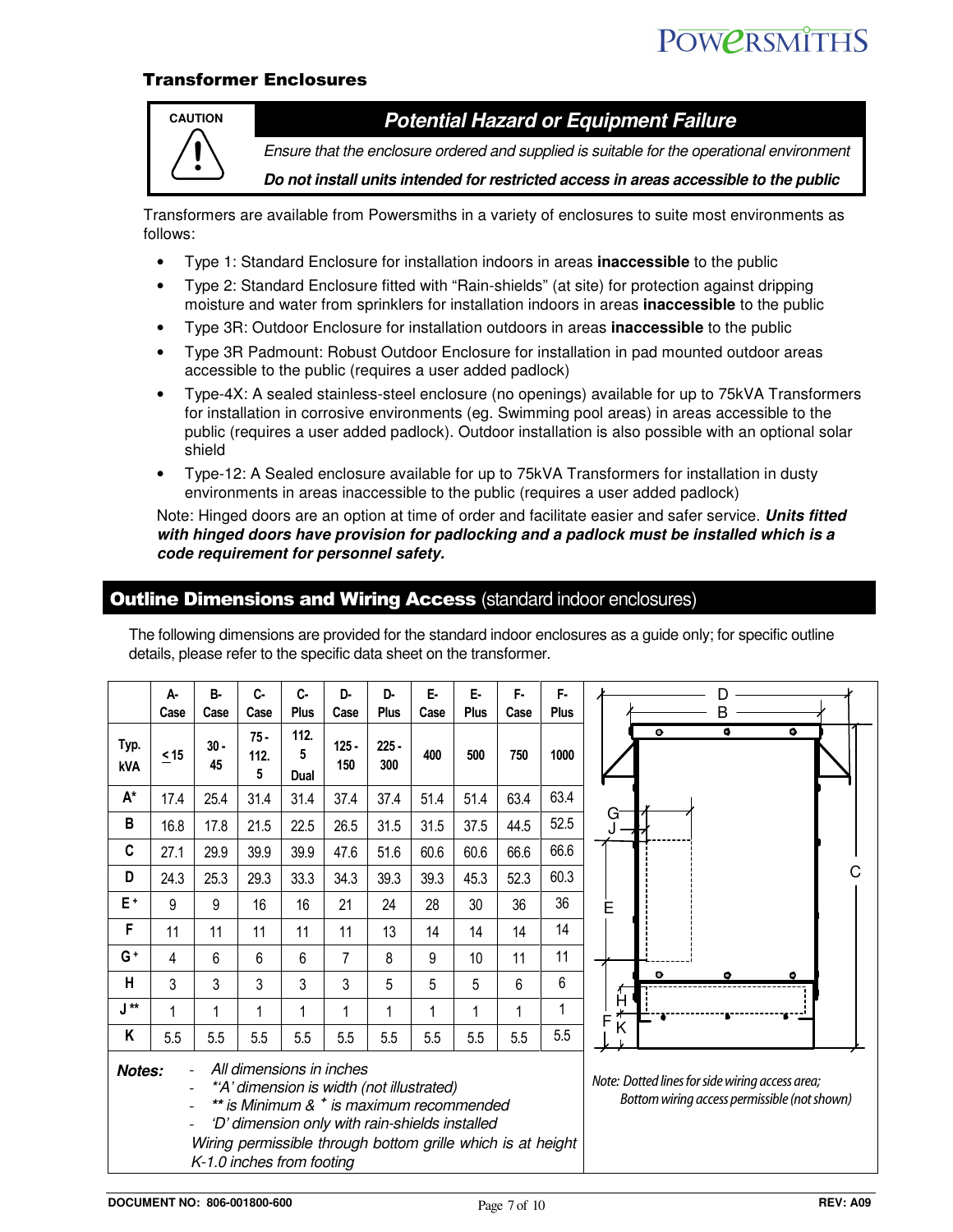# **POWPRSMITHS**

### Connections and Phasor Diagrams



#### **Notes:**

**Electrical codes (NEC, CEC) require** that the Transformer output be **grounded** (safety and fault clearing) either at the transformer **Case Ground** or at the **Electrical Panel** or other approved location. This **Neutral/Ground bond is not factory connected; this bond is** to be made by the electrical contractor **at installation**.

**Multiple Outputs:** The secondary output from each multiple output transformer must be protected by external over-current protection at a maximum of 125% of its rated nameplate output current. (Primary protection only is insufficient where each output is rated less than the total transformer kVA).

**Solar installations** generally require a balanced ground on the Inverter/Solar Panel side and the Neutral of a Wye (4-wire) primary provides a convenient grounding point (secondary connection to the mains can be Delta or Wye as grounding will be made at the power source).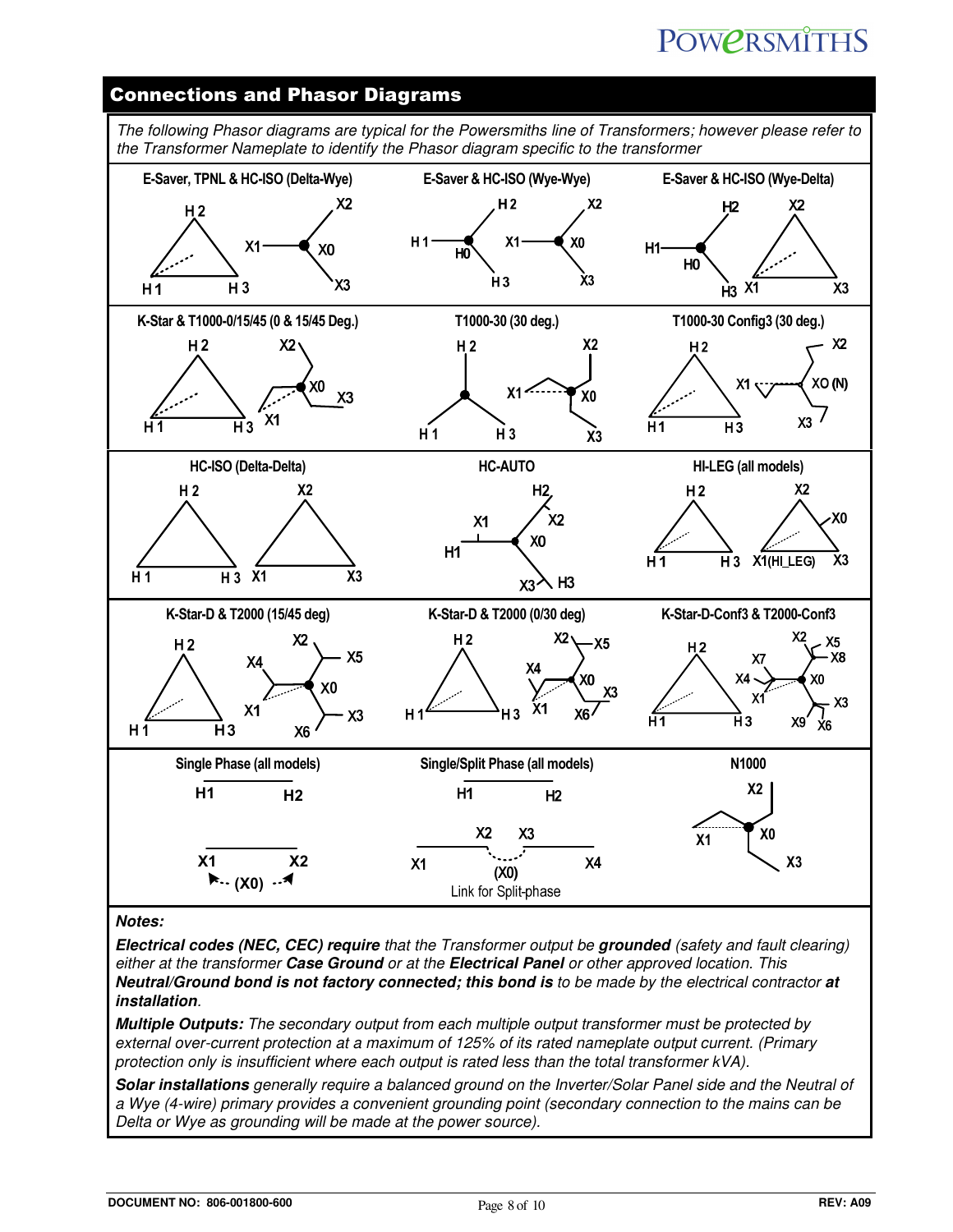# **POWERSMITHS**

# Terminal Layouts



 **Note:** Neutral connections can be split between the two Neutral Terminals when so equipped (these are internally connected for the 200% required rating for K-Rated Transformers)